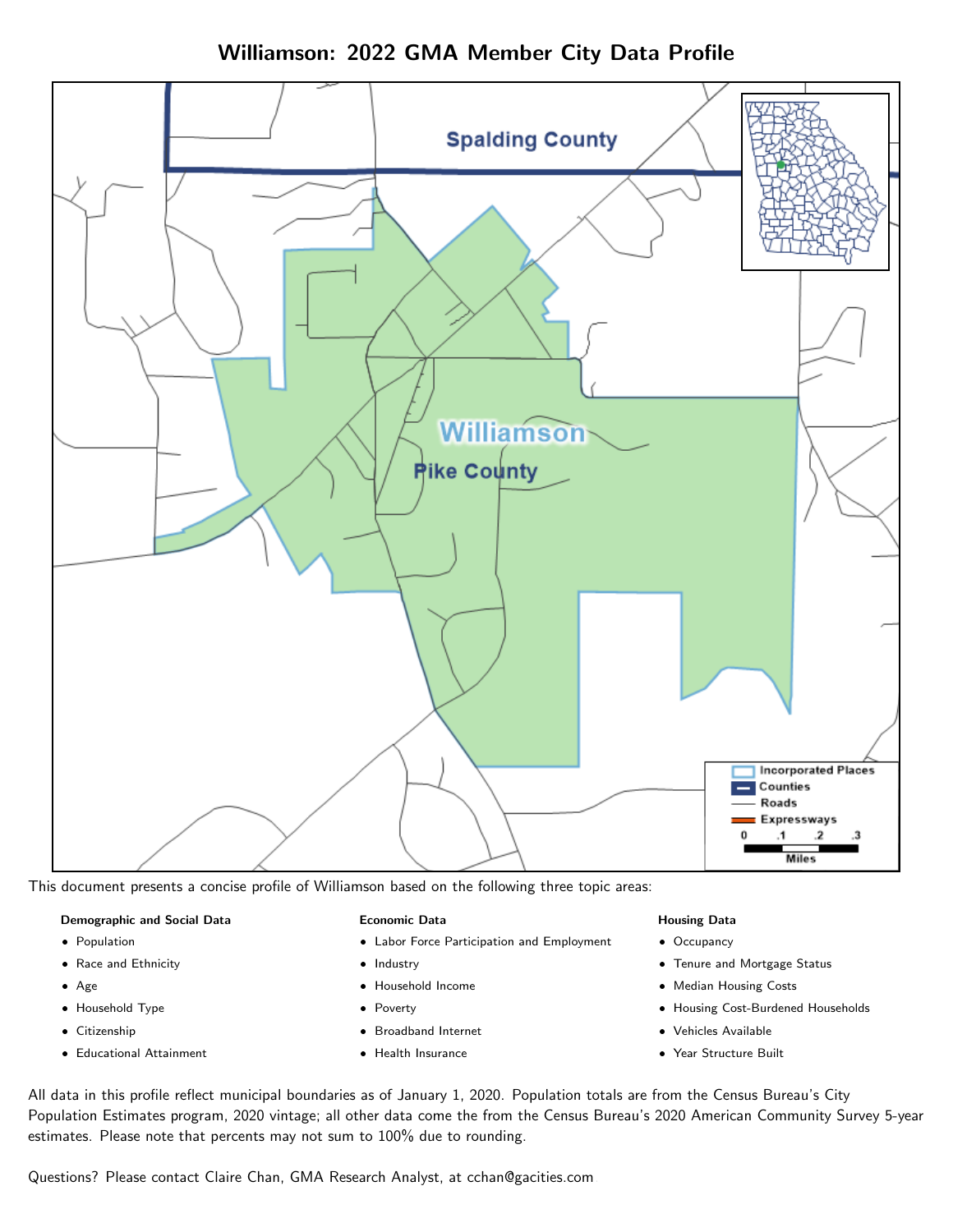# Williamson: Demographic and Social



Age



**Citizenship** 



Source: American Community Survey, 2020 5-year estimates, table B05002 Source: American Community Survey, 2020 5-year estimates, table B15002

### Race and Ethnicity



Source: U.S. Census Bureau, City Population Estimates, 2020 vintage Source: American Community Survey, 2020 5-year estimates, table B03002

# Household Type



Source: American Community Survey, 2020 5-year estimates, table B01001 Source: American Community Survey, 2020 5-year estimates, table B11001

#### Educational Attainment



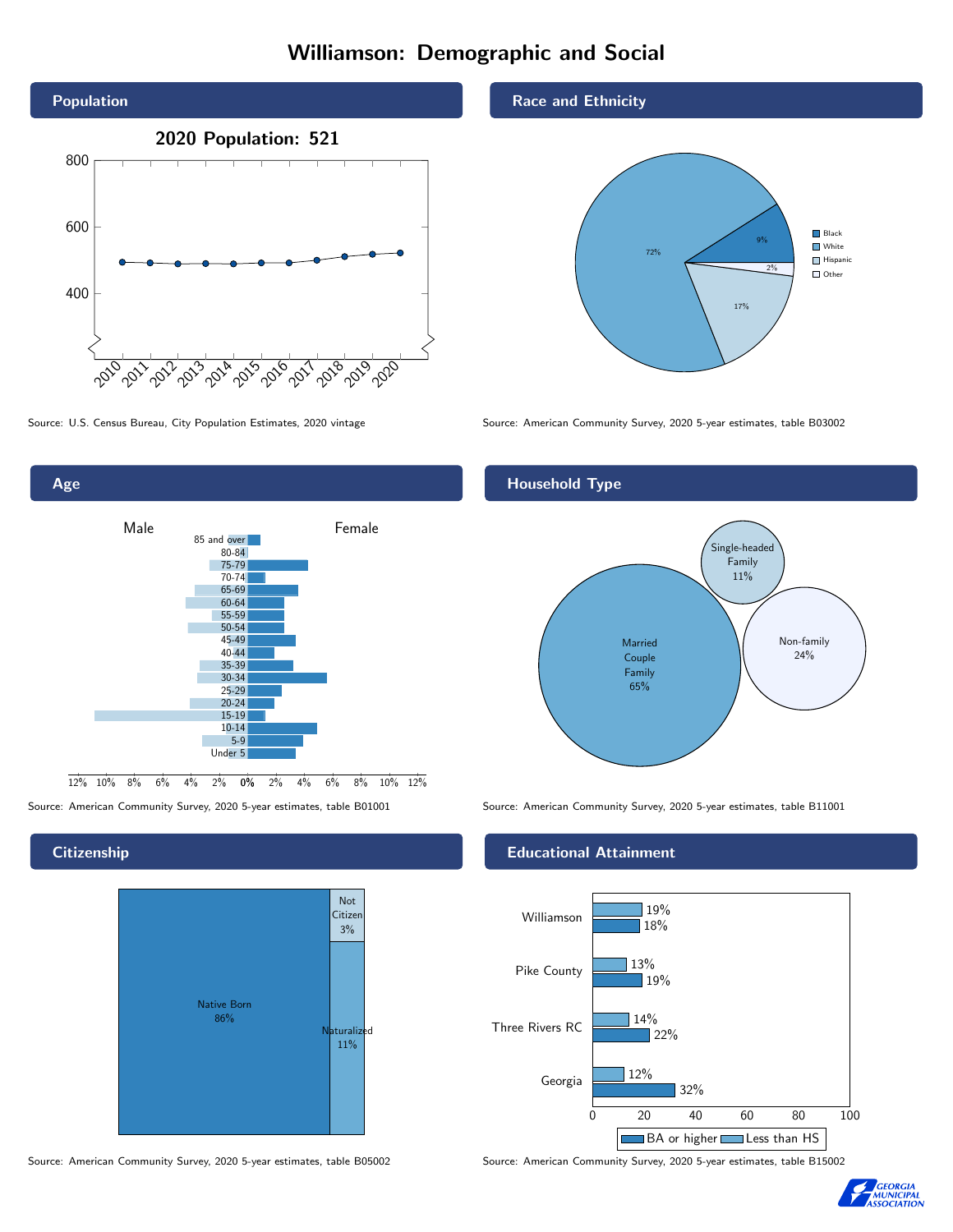# Williamson: Economic



Source: American Community Survey, 2020 5-year estimates, table B23001 Note: Unemployment rate is based upon the civilian labor force.

# Household Income



Source: American Community Survey, 2020 5-year estimates, tables B19013 and B19025 Source: American Community Survey, 2020 5-year estimates, table B17010



Source: American Community Survey, 2020 5-year estimates, table B28002 Source: American Community Survey, 2020 5-year estimates, table B18135

#### Industry

| Agriculture, forestry, fishing and hunting, and mining      | 3%    |
|-------------------------------------------------------------|-------|
| Construction                                                | 17%   |
| Manufacturing                                               | 10%   |
| <b>Wholesale Trade</b>                                      | 2%    |
| Retail Trade                                                | 6%    |
| Transportation and warehousing, and utilities               | 11%   |
| Information                                                 | $2\%$ |
| Finance and insurance, real estate, rental, leasing         | 5%    |
| Professional, scientific, mgt, administrative, waste mgt    | $2\%$ |
| Educational services, and health care and social assistance | 20%   |
| Arts, entertainment, recreation, accommodation, food        | 10%   |
| service                                                     |       |
| Other services, except public administration                | 6%    |
| Public administration                                       | 5%    |

Source: American Community Survey, 2020 5-year estimates, table C24030

## Poverty



# **Health Insurance**